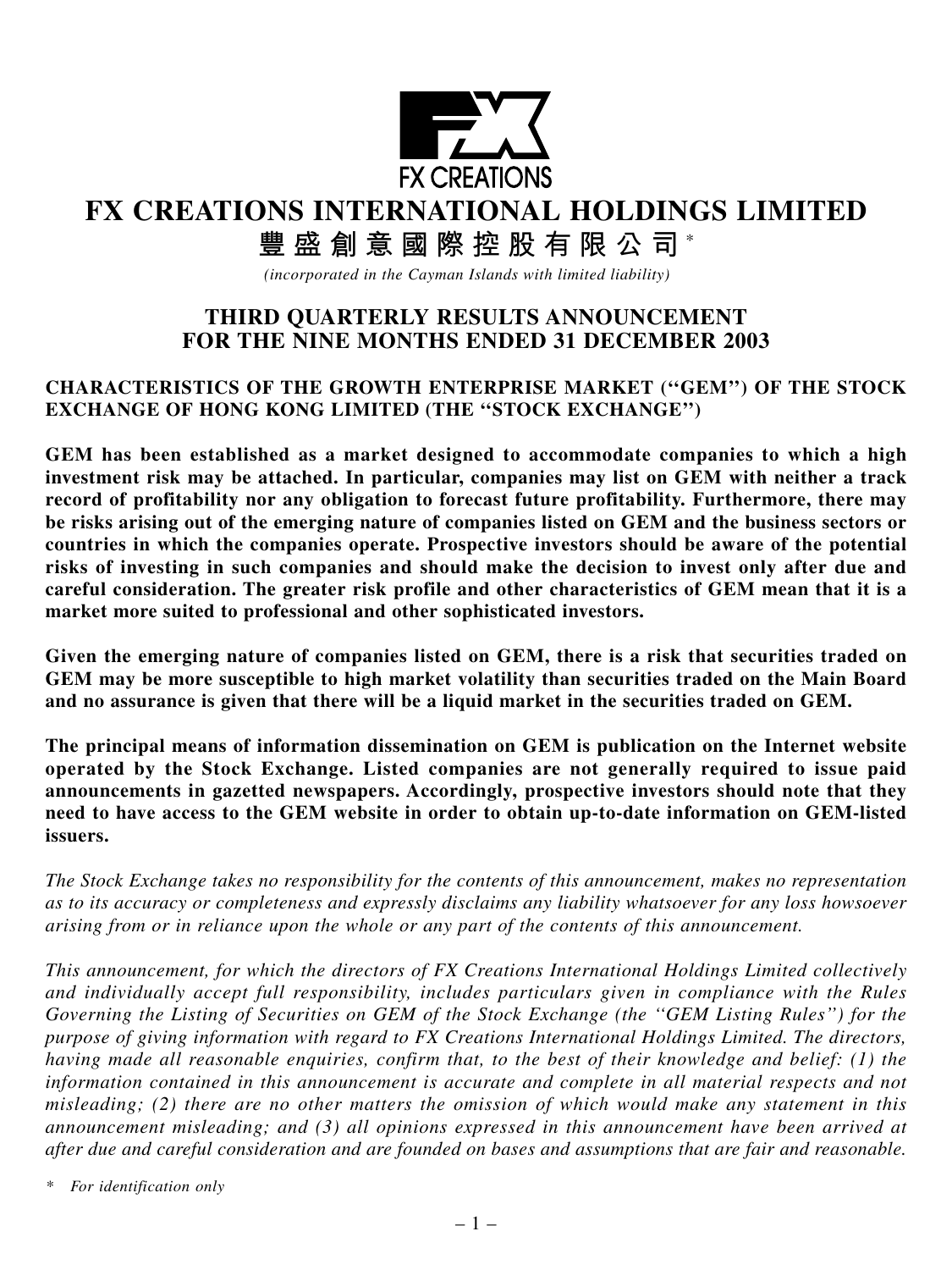## **RESULTS**

The board of directors (the ''Board'') of FX Creations International Holdings Limited (the ''Company'') herein presents the unaudited consolidated results of the Company and its subsidiaries (collectively referred to as the ''Group'') for the three months and nine months ended 31 December 2003 together with the comparative unaudited figures for the corresponding periods in 2002 as follows:

|                                                                               | <b>Notes</b>   | <b>Nine months ended</b><br>31 December |                            | Three months ended<br>31 December               |                                       |
|-------------------------------------------------------------------------------|----------------|-----------------------------------------|----------------------------|-------------------------------------------------|---------------------------------------|
|                                                                               |                | 2003                                    | 2002                       | 2003                                            | 2002                                  |
|                                                                               |                | <b>HK\$'000</b>                         | HK\$'000                   | <b>HK\$'000</b>                                 | HK\$'000                              |
| <b>TURNOVER</b>                                                               | $\overline{c}$ | 50,167                                  | 42,893                     | 20,933                                          | 15,779                                |
| Cost of goods sold                                                            |                | (27,211)                                | (18, 452)                  | (12, 651)                                       | (6,795)                               |
| Gross profit                                                                  |                | 22,956                                  | 24,441                     | 8,282                                           | 8,984                                 |
| Other revenue<br>Selling and distribution costs<br>Administrative expenses    |                | 16<br>(13,219)<br>(8,195)               | 484<br>(13,608)<br>(9,504) | $\boldsymbol{0}$<br>(4, 823)<br>(3,045)         | $\overline{2}$<br>(4, 813)<br>(3,585) |
| PROFIT FROM OPERATING<br><b>ACTIVITIES</b>                                    |                | 1,558                                   | 1,813                      | 414                                             | 588                                   |
| Finance costs                                                                 |                | (368)                                   | (515)                      | (140)                                           | (163)                                 |
| PROFIT BEFORE TAX                                                             |                | 1,190                                   | 1,298                      | 274                                             | 425                                   |
| <b>Tax</b>                                                                    | $\mathfrak{Z}$ | (173)                                   | (208)                      | (13)                                            | (66)                                  |
| PROFIT BEFORE MINORITY<br><b>INTERESTS</b>                                    |                | 1,017                                   | 1,090                      | 261                                             | 359                                   |
| Minority interest                                                             |                | 27                                      |                            |                                                 |                                       |
| NET PROFIT FROM ORDINARY<br><b>ACTIVITIES ATTRIBUTABLE</b><br>TO SHAREHOLDERS |                | 1,044                                   | 1,090                      | 261                                             | 359                                   |
| <b>DIVIDEND</b>                                                               | 5              |                                         |                            |                                                 |                                       |
| <b>EARNINGS PER SHARE</b>                                                     | $\overline{4}$ |                                         |                            |                                                 |                                       |
| <b>Basic</b>                                                                  |                |                                         |                            | HK0.26 cent HK0.30 cent HK0.07 cent HK0.09 cent |                                       |
| Diluted                                                                       |                | N/A                                     | N/A                        | N/A                                             | N/A                                   |
|                                                                               |                |                                         |                            |                                                 |                                       |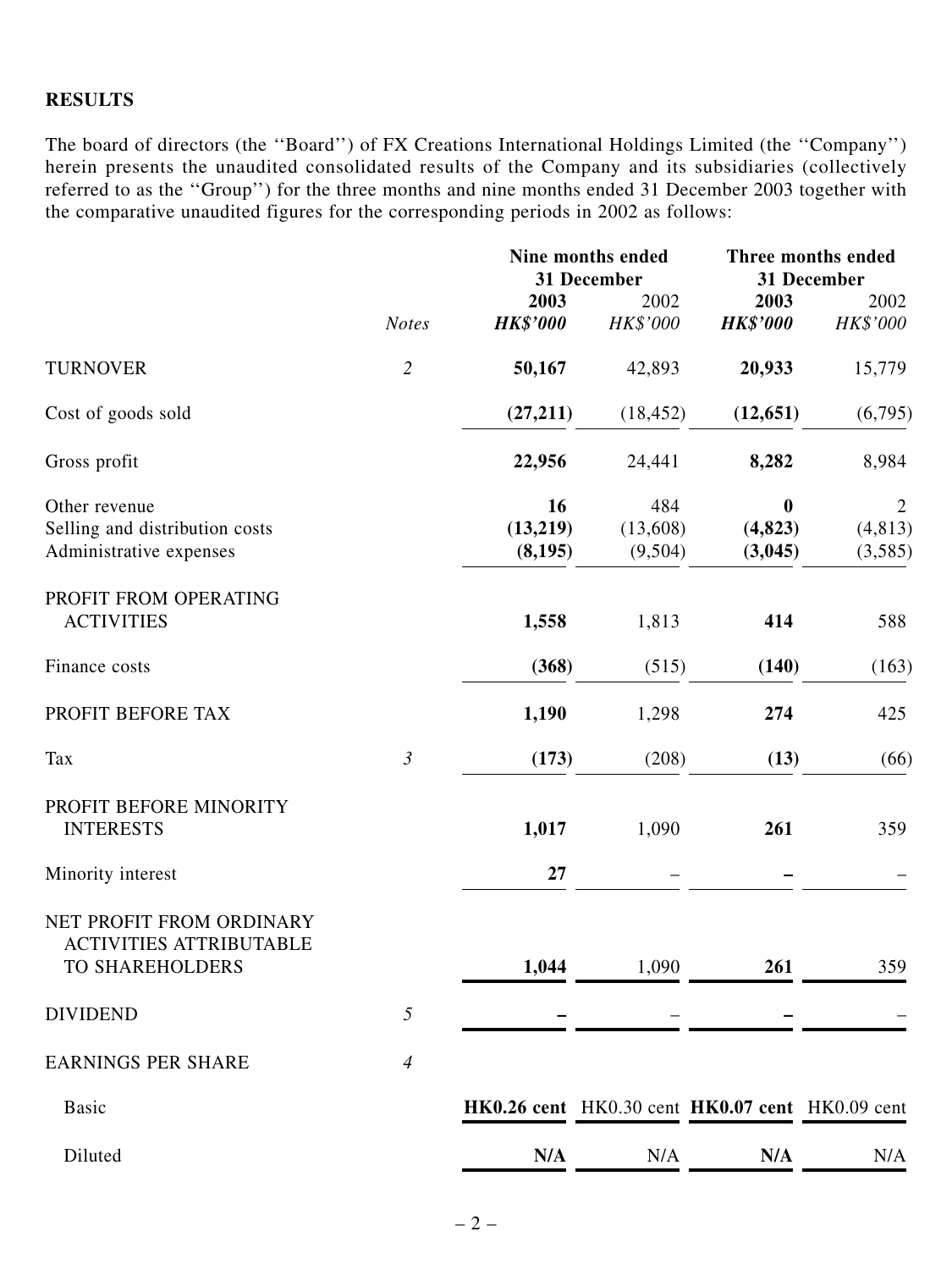*Notes:*

#### **1. GROUP REORGANISATION AND BASIS OF PRESENTATION**

The Company was incorporated in the Cayman Islands on 10 January 2002 as an exempted company with limited liability under the Companies Law (2001 Second Revision) of the Cayman Islands.

Pursuant to a reorganisation scheme (the ''Group Reorganisation'') to rationalise the structure of the Company and its subsidiaries (hereinafter collectively referred to as the ''Group'') in preparation for the listing of the Company's shares on GEM, the Company acquired the holding company of its subsidiaries on 2 May 2002. Details of the Group Reorganisation are set out in the Company's prospectus dated 8 May 2002. The shares of the Company (the ''Shares'') were listed on GEM on 21 May 2002.

The unaudited consolidated results have been prepared using the merger basis of accounting as a result of the Group Reorganisation. On this basis, the Company has been treated as the holding company of its subsidiaries since their respective dates of incorporation rather than from the date of their acquisition pursuant to the Group Reorganisation.

The principal accounting policies used in the preparation of these unaudited consolidated results are consistent with those used in the annual accounts for the year ended 31 March 2003, except for the new adoption of Statement of Standard Accounting Practice No. 12 (Revised) "Income Taxes" issued by the Hong Kong Society of Accountants, which has no significant impact on the unaudited consolidated results for the nine months ended 31 December 2003.

All significant transactions and balances within the Group have been eliminated on consolidation.

#### **2. TURNOVER**

Turnover represents the aggregate of the net invoiced value of goods sold, after allowances for returns and trade discounts.

|           |                 | Nine months ended<br>31 December |                 | Three months ended<br>31 December |  |
|-----------|-----------------|----------------------------------|-----------------|-----------------------------------|--|
|           | 2003            | 2002                             | 2003            | 2002                              |  |
|           | <b>HK\$'000</b> | HK\$'000                         | <b>HK\$'000</b> | HK\$'000                          |  |
| Turnover  |                 |                                  |                 |                                   |  |
| Retail    | 25,749          | 25,419                           | 8,867           | 9,200                             |  |
| Wholesale | 24,418          | 17,474                           | 12,066          | 6,579                             |  |
|           | 50,167          | 42,893                           | 20,933          | 15,779                            |  |

#### **3. TAX**

Hong Kong Profits Tax for the three months and nine months ended 31 December 2003 has been provided at the rate of 17.5% (three months and nine months ended 31 December 2002: 16%) on the estimated assessable profits arising in Hong Kong during the periods. Taxes on profit assessable in other jurisdictions have been calculated at the rates of tax prevailing in the places in which the Group operates, based on existing legislation, interpretation and practices in respect thereof.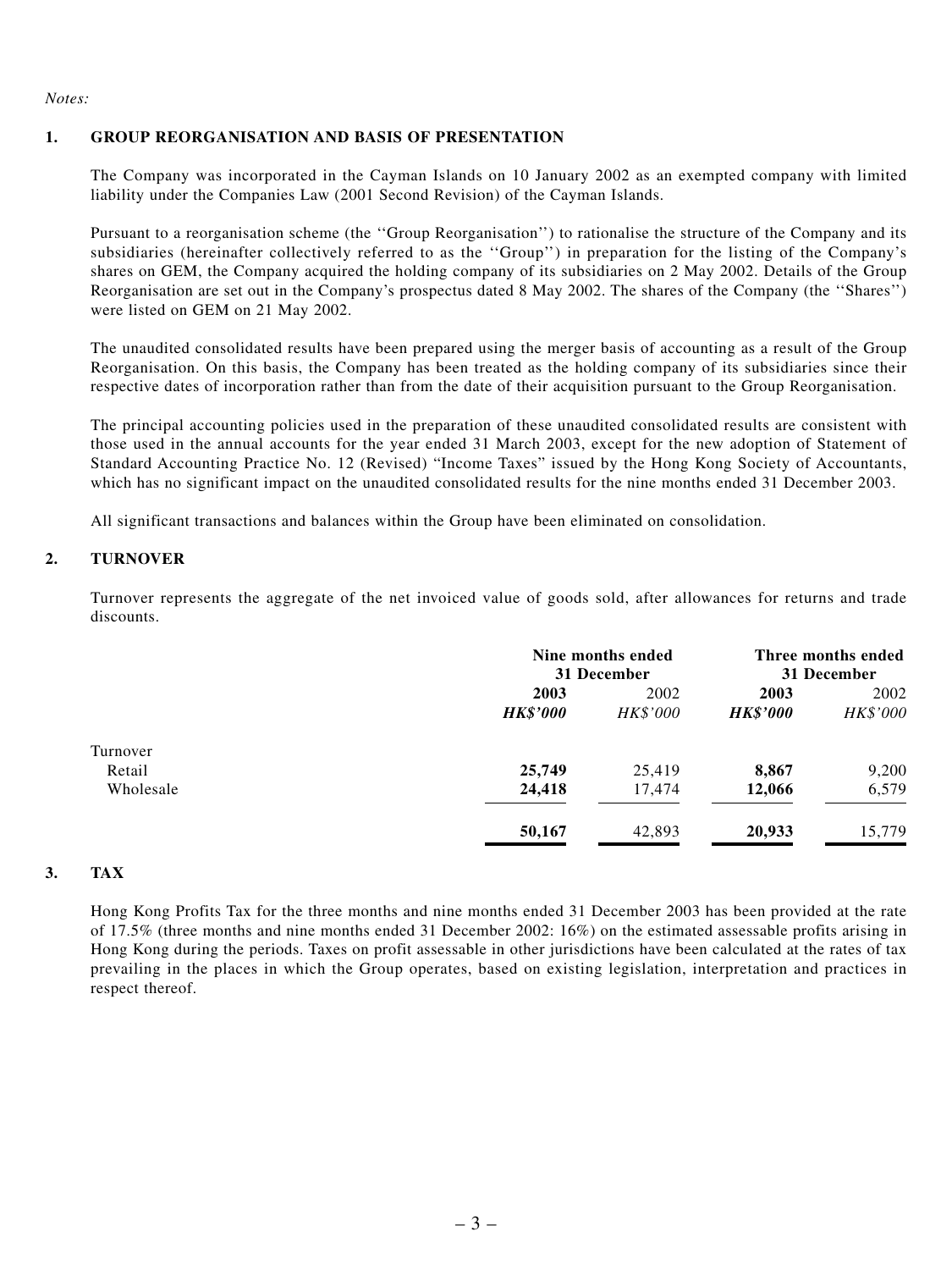#### **4. EARNINGS PER SHARE**

The calculation of basic earnings per share for the three months and nine months ended 31 December 2003 is based on the unaudited net profit from ordinary activities attributable to shareholders for the three months and nine months ended 31 December 2003 of approximately HK\$261,000 and HK\$1,044,000 respectively (three months and nine months ended 31 December 2002: HK\$359,000 and HK\$1,090,000 respectively) and on 400,000,000 shares in issue during the three months and nine months ended 31 December 2003 (weighted average shares in issue for the three months and nine months ended 31 December 2002: 400,000,000 and 360,219,000 shares respectively).

Diluted earnings per share for the three months and nine months ended 31 December 2002 and 2003 have not been disclosed as no diluting events existed during those periods.

#### **5. DIVIDEND**

The Board does not recommend the payment of an interim dividend for the three months and nine months ended 31 December 2003 (three months and nine months ended 31 December 2002: Nil).

#### **6. RESERVES**

|                                          | <b>Share</b><br>premium<br>HK\$'000 | <b>Retained</b><br>earnings<br>HK\$'000 | <b>Total</b><br>HK\$'000 |
|------------------------------------------|-------------------------------------|-----------------------------------------|--------------------------|
| At 1 April 2002                          |                                     | 1,702                                   | 1,702                    |
| Issue of shares to public                | 20,250                              |                                         | 20,250                   |
| Issue of shares to the pre-IPO Investors | 4,867                               |                                         | 4,867                    |
| Capitalisation on issue of shares        | (3, 126)                            |                                         | (3, 126)                 |
| Share issue expenses                     | (8, 288)                            |                                         | (8, 288)                 |
| Net profit for the period                |                                     | 731                                     | 731                      |
| At 30 September 2002                     | 13,703                              | 2,433                                   | 16,136                   |
| Net profit for the period                |                                     | 359                                     | 359                      |
| At 31 December 2002                      | 13,703                              | 2,792                                   | 16,495                   |
| At 1 April 2003                          | 13,703                              | 3,398                                   | 17,101                   |
| Net profit for the period                |                                     | 783                                     | 783                      |
| At 30 September 2003                     | 13,703                              | 4,181                                   | 17,884                   |
| Net profit for the period                |                                     | 261                                     | 261                      |
| At 31 December 2003                      | 13,703                              | 4,442                                   | 18,145                   |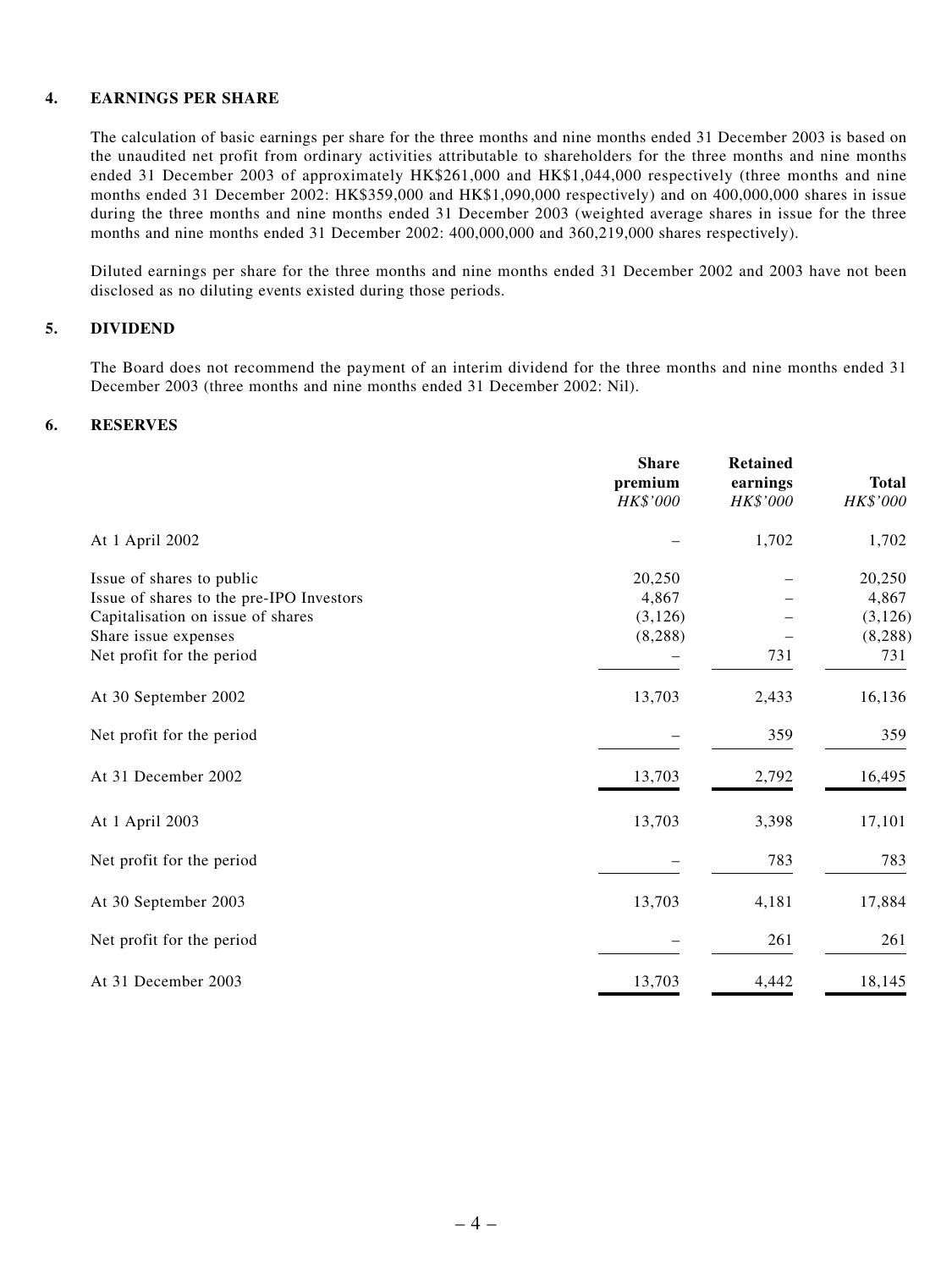# **FINANCIAL REVIEW**

During the nine months ended 31 December 2003, the Group recorded a turnover of approximately HK\$50.2 million (nine months ended 31 December 2002: approximately HK\$42.9 million), an increase of approximately 17% as compared to the corresponding period in previous year. The turnover for the nine months ended 31 December 2003 comprised retail sales and wholesale sales which accounted for approximately 51% and 49% (nine months ended 31 December 2002: approximately 59% and 41%) of the total turnover respectively.

The increase in turnover was mainly attributable to the increase in sales to wholesalers due to the increase in quantity sold to new and existing customers.

The gross profit margin decreased to approximately 46% from approximately 57% in the corresponding period in previous year. The decrease was mainly attributable to intense competition in the retail sectors and an increase in the proportion of turnover from wholesalers which commanded a lower gross profit margin.

The net profit attributable to shareholders for the nine months ended 31 December 2003 amounted to approximately HK\$1 million (nine months ended 31 December 2002: approximately HK\$1.1 million), a decrease of approximately 9% as compared to the corresponding period in previous year. The decrease was mainly attributable to the decrease in gross profit margin. Administrative expenses decreased by approximately 14% from corresponding period in previous year due mainly to the decrease in directors' remuneration.

# **BUSINESS REVIEW AND PROSPECTS**

### **General**

The Group is principally engaged in retail sales and wholesales of bags and accessories under its FX CREATIONS brandname. The bags sold by the Group consist principally of business bags, sports bags, backpacks, handbags and wallets. The accessories sold by the Group include belts, watches, spectacles and umbrellas. Other brandnames of the Group include USU and Annvu.

The Group also sells its products to agents and distributors for distribution and resale in the People's Republic of China ("PRC"), Macau, Singapore, Malaysia, Philippines, Indonesia, Thailand, Australia, New Zealand, United States, Chile, Korea, Japan and Europe markets.

### **Business Review**

During the three months ended 31 December 2003, no retail outlet was opened as no suitable retail outlet was identified. The Group closed 3 retail outlets in Taiwan as the leases expired and were not renewed as the terms of the extension could not be agreed upon.

Sales of products under the "Astro Boy" brandname commenced in the three months ended 31 December 2003 and the Group expects to achieve satisfactory results in the sales of these products.

The Group continued to identify potential new agents in new areas but none was identified in the three months ended 31 December 2003.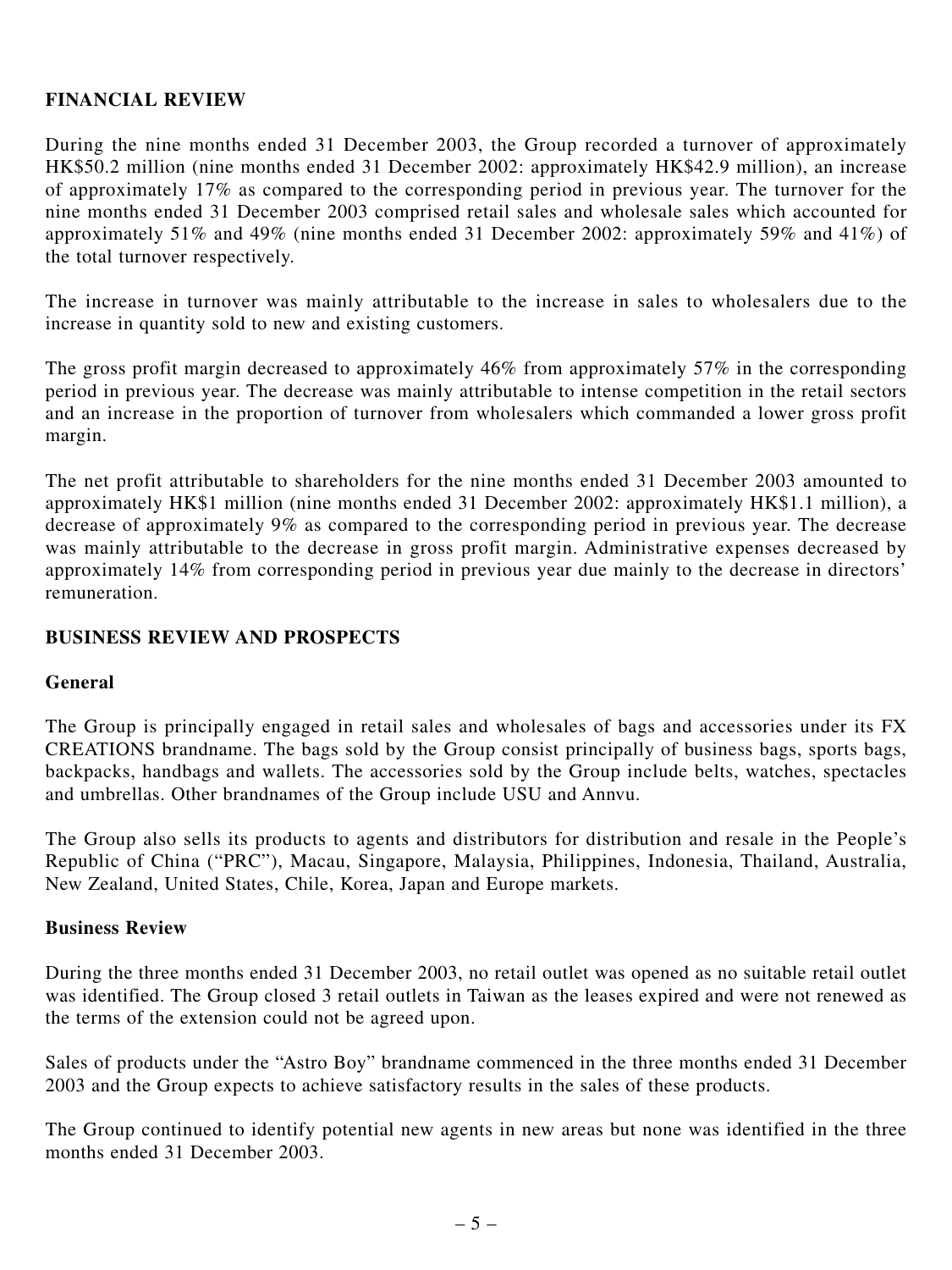The Group continued to conduct various advertising campaigns such as bill boards, brochures and road shows to promote the Group's profile and the FX CREATIONS members club.

# **Prospects**

The Group foresees the retail environment in Hong Kong will improve in the year 2004 owing to the increase in the number of tourists from the PRC and the general increase in spending from the consumers in Hong Kong. However, with the recent bird flu outbreak in several countries in Asia and the PRC, the Group is concerned that retail environment in Hong Kong may be affected if the outbreak shows no sign of under control. Wholesale to agents for Thailand and the PRC markets may also be affected if the outbreak persists in those countries.

Nevertheless, to capture the spending from the PRC tourists and consumers in Hong Kong and Taiwan as well as to increase sales to wholesalers, the Group will continue to broaden its products base by introducing new innovative designs and products frequently and implement various promotion strategies to boast sales.

# **DIRECTORS' INTERESTS IN SHARES**

As at 31 December 2003, the interests and short positions of the directors of the Company in the shares, underlying shares and debentures of the Company or any of its associated corporations (within the meaning of Part XV of the Securities and Futures Ordinance (Cap. 571, Laws of Hong Kong) ("SFO")) which were required to be notified to the Company and the Stock Exchange pursuant to Divisions 7 and 8 of Part XV of the SFO (including interests or short positions which they were taken or deemed to have under such provisions of the SFO) or as recorded in the register required to be kept by the Company under Section 352 of the SFO or otherwise required to be notified to the Company and the Stock Exchange pursuant to the minimum standards of dealings by directors as referred to in Rules 5.40 to 5.58 of the GEM Listing Rules, were as follows:

|                      |        | <b>Type of interest</b> | Number of issued<br>ordinary shares held |  |
|----------------------|--------|-------------------------|------------------------------------------|--|
| Mr. Ng Pak To, Petto | (Note) | Corporate               | 280,000,000                              |  |

*Note:* These shares represent a 70% equity interest in the Company and are held by Wise New Management Limited ("WNML"). The issued share capital of WNML is beneficially owned by Cashtram Associates Limited as to 45%, FX Creations (Holding) Inc. as to 30% and Forge Smart Investments Limited as to 25%. The issued share capital of Cashtram Associates Limited is owned as to 40%, 30%, 20% and 10% by Mr. Ng Pak To, Petto, Mr. Ho Kai Chung, David, Madam Ho Pui Lai and Mr. Tan Yu, Wally, respectively. Madam Ho Pui Lai is the wife of Mr. Ng Pak To, Petto. The issued share capital of FX Creations (Holding) Inc. is wholly owned by Mr. Wong Wai Shan. The issued share capital of Forge Smart Investments Limited is wholly owned by Mr. Ng Pak To, Petto.

### **SUBSTANTIAL SHAREHOLDER**

As at 31 December 2003, other than the interests of certain directors as disclosed under the section headed "Directors' interests in shares" above, the interests and short positions of persons in the shares and underlying shares of the Company which would fall to be disclosed to the Company under the provisions of Divisions 2 and 3 of Part XV of the SFO or, who is, directly or indirectly, interested in 10% or more of the nominal value of any class of share capital carrying rights to vote in all circumstances at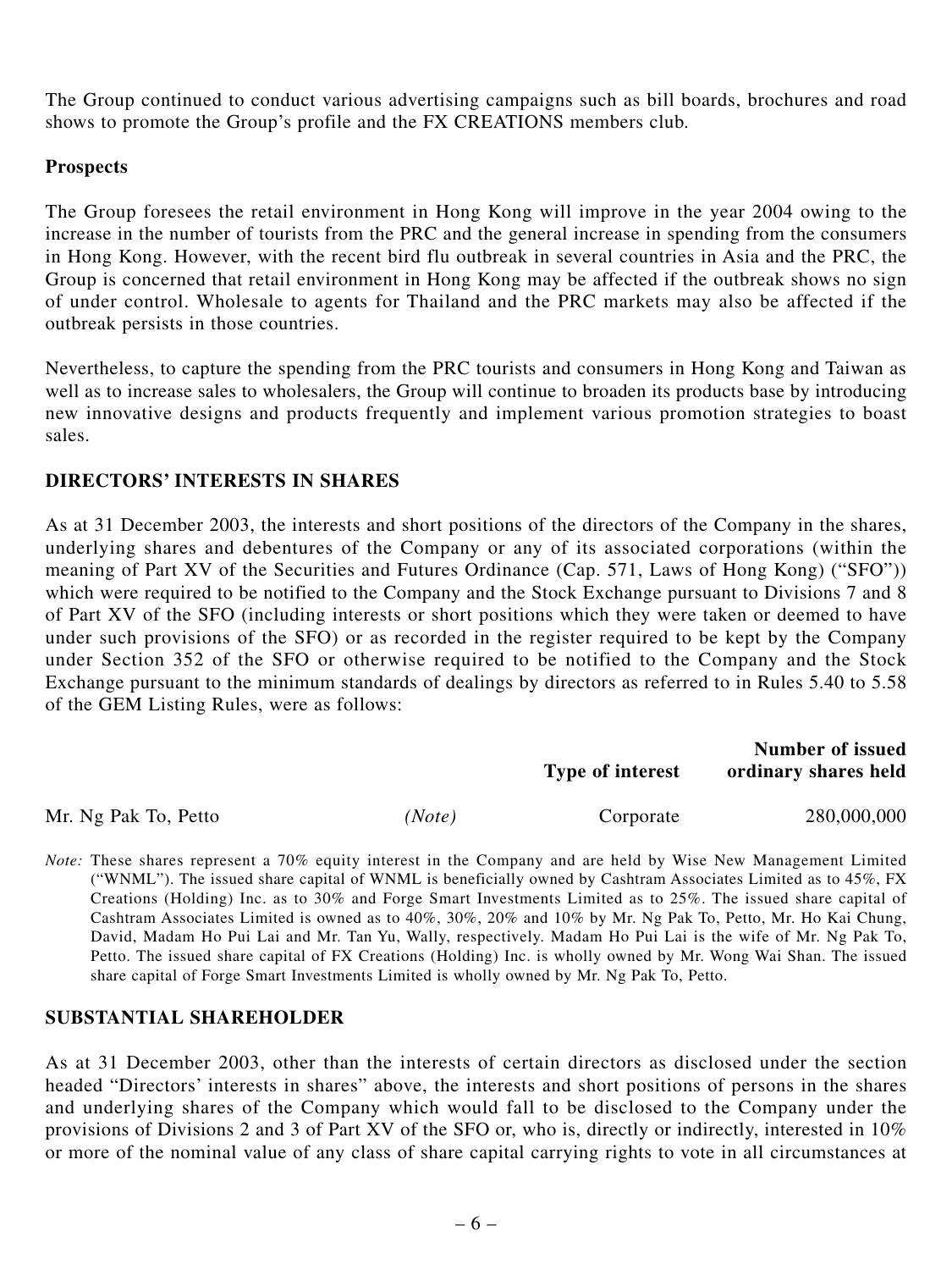general meetings of any other members of the Group, or substantial shareholders as recorded in the register of substantial shareholder required to be kept by the Company under Section 336 of the SFO were as follow:

|                             |             | <b>Number</b><br>of shares held | Percentage of<br>holding |
|-----------------------------|-------------|---------------------------------|--------------------------|
| <b>WNML</b>                 | <i>Note</i> | 280,000,000                     | 70%                      |
| Cashtram Associates Limited | <b>Note</b> | 280,000,000                     | 70%                      |

*Note:* The details are disclosed under the section headed "Directors' interests in shares" above.

# **SHARE OPTION SCHEME**

The Company operates a share option scheme (the ''Scheme'') for the purpose of recognising significant contributions of specified participants including the employees of the Group to the growth of the Group, by rewarding them with opportunities to obtain an ownership interest in the Company and to further motivate and give an incentive to these persons to continue to contribute to the Group's long term success and prosperity. The Scheme became effective on 21 May 2002 and, unless otherwise cancelled or amended, will remain in force for ten years from that date.

As at 31 December 2003, no share options have been granted under the Scheme.

# **DIRECTORS' RIGHTS TO ACQUIRE SECURITIES**

Apart from as disclosed under the heading ''Directors' interests in shares'' and the transactions relating to the Group Reorganisation as disclosed above, at no time since the incorporation of the Company were rights to acquire benefits by means of the acquisition of shares in or debentures of the Company or of any other body corporate granted to any director or their respective spouse or children under 18 years of age, or were any such rights exercised by them; or was the Company, its holding company or any of its subsidiaries a party to any arrangement to enable the directors, their respective spouse or children under 18 years of age to acquire such rights in any other body corporate.

# **PURCHASE, REDEMPTION OR SALES OF THE LISTED SECURITIES OF THE COMPANY**

During the nine months ended 31 December 2003, neither the Company, nor any of its subsidiaries has purchased, redeemed or sold any of the Company's listed securities.

### **COMPETING INTERESTS**

None of the directors or the management shareholders of the Company and their respective associates (as defined in the GEM Listing Rules) has an interest in a business which competes or may compete with the business of the Group.